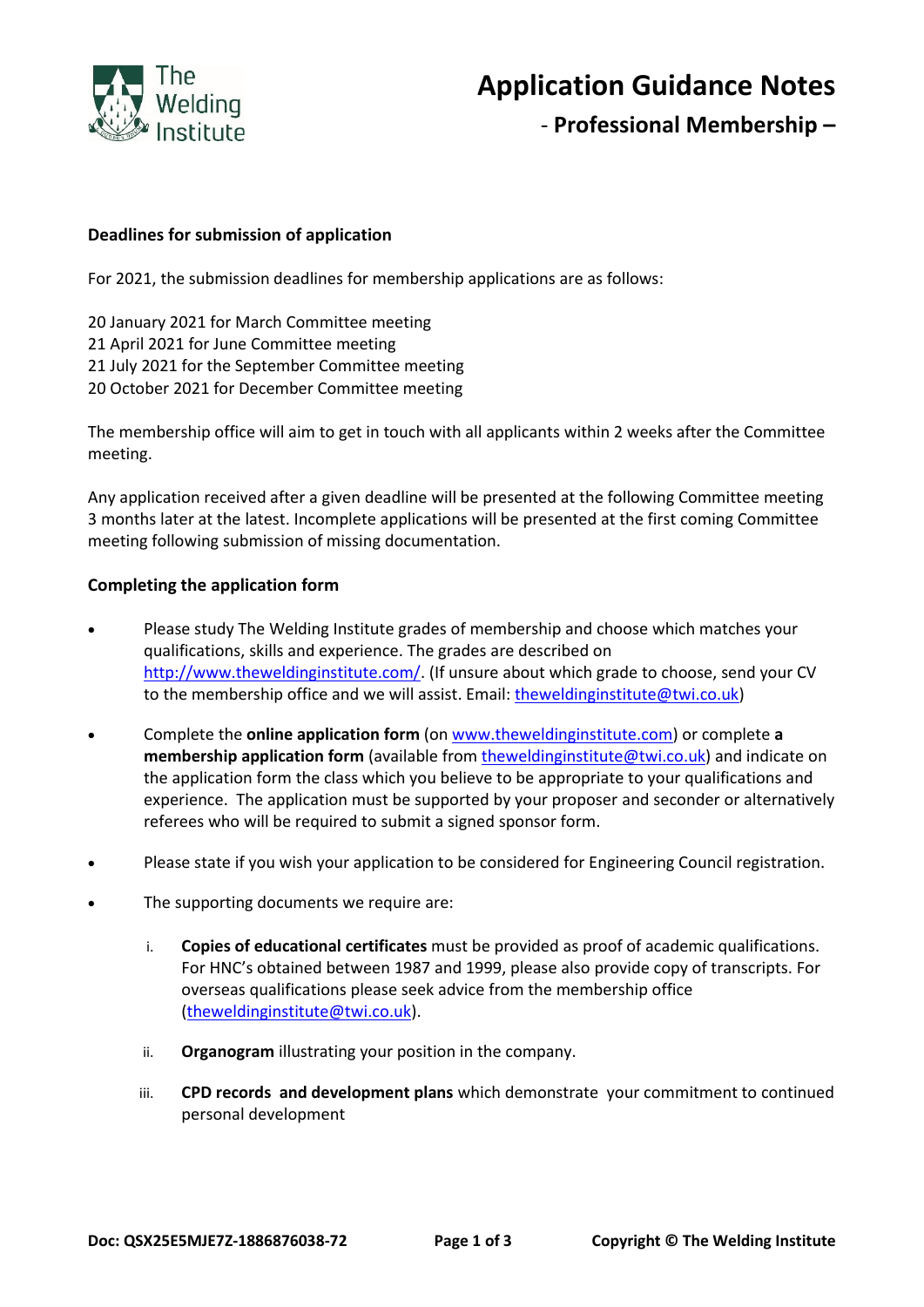

## - **Professional Membership –**

- iv. **For applicants seeking Engineering Council registration, an Appendix 1 / 2 or 3 (for CEng, IEng or EngTech respectively)** which demonstrates your mapping against UK-SPEC requirements. The form can be obtained either online or via the membership office as per above.
- v. A copy of a recognised **photo ID, e.g. passport or driving license**
- Make sure that you have signed and dated the form before it is returned to us.

#### **Completing the Application Appendix form 1, 2 or 3**

- Provide evidence in **anecdotal format**. Provide details of a situation or event where you demonstrated the relevant competency in your working role.
- **Use** 'I' rather than 'we' or 'the team'. The aim of the Appendix document is to show how you meet the criteria, not how your team or colleagues do. **Do not** provide supporting evidence or write 'see attached'. Demonstrate your competency using an anecdotal format. Excessive amounts of supporting evidence can actually detract from an application and does not clearly demonstrate how you meet the competences.

#### **Application Fees**

- For new applications, the appropriate application fee outlined in the "Application Fees Guide" for the current year must be sent with the application form. If applicable The Engineering Council entrance fee and first annual subscription become payable on election to registration.
- For individual route applicants there may be an individual route assessment fee to be paid (see "Application Fees Guide" for the current year). If required this will be communicated as soon as possible after submission of application.
- For transfers from one class to another, a transfer fee outlined in the "Application Fees Guide" for the current year is payable upon submission of application.

**NB**: **Please note that you should keep your own copy of your application. We regret we are unable to copy or return submitted applications**

#### **Election**

Upon receipt, your application will be acknowledged by the Professional Membership Office who will also check the application to ensure that it has been correctly completed and that all the necessary supporting documentation has been provided. You will be advised if you need to provide anything further

- When it is complete, your application will go for professional review by the Membership, Education and Registration Committee.
- Following the professional review, you will be notified of the Committee's decision. If you have been successful and if no Professional Review Interview is required you will be elected to Membership